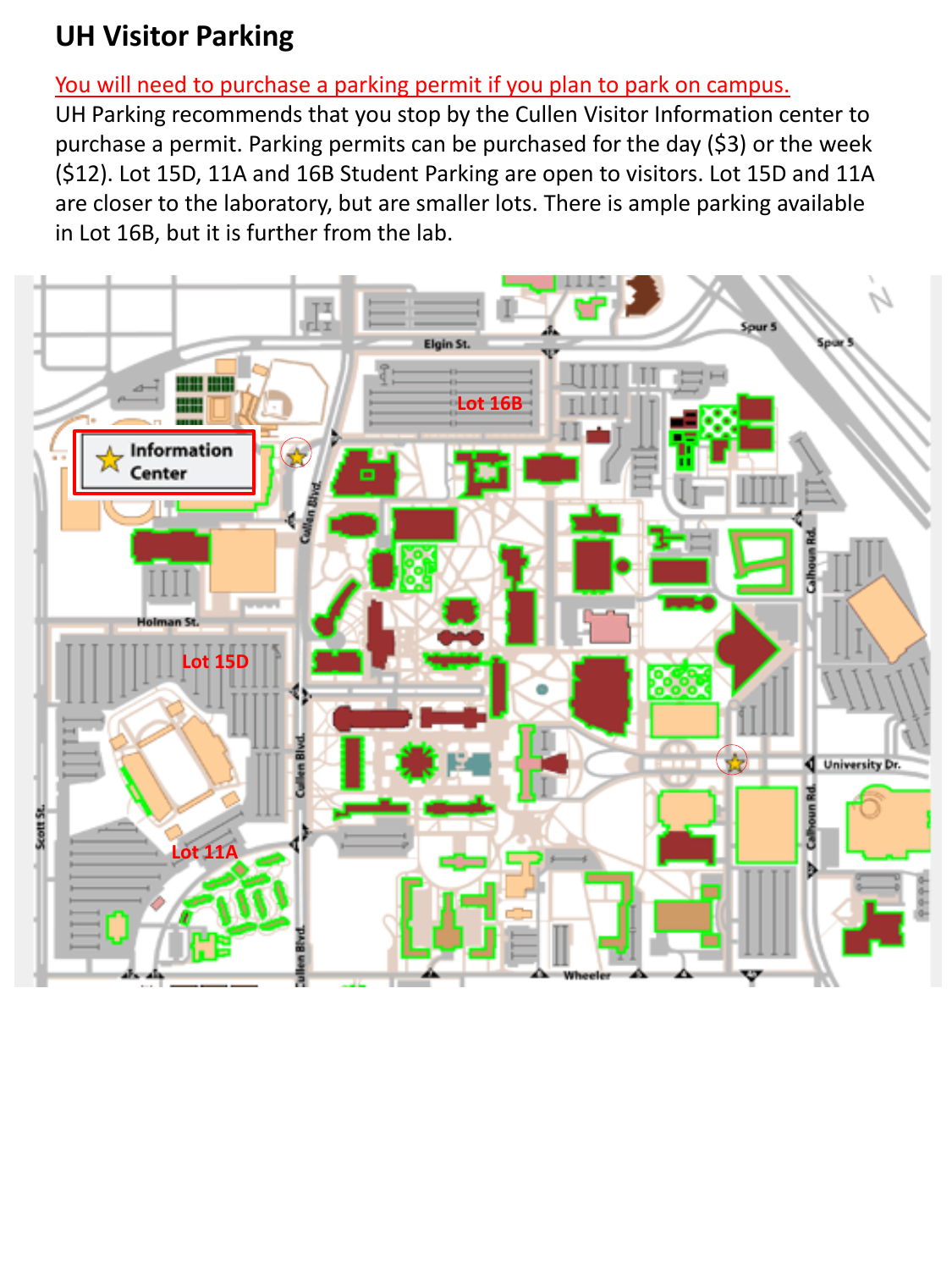## **From Lot 15D and 11A Visitor parking to the Laboratory**

Head towards University Park (Entrance 14). Cross Cullen and walk toward the end of the turnaround. The Science Building is just past the stop sign on the right. The laboratory is located in Room 219.



# http://www.uh.edu/campus\_map/buildings/S.php

If you have any problems locating the building call the laboratory at: **713-743-2669**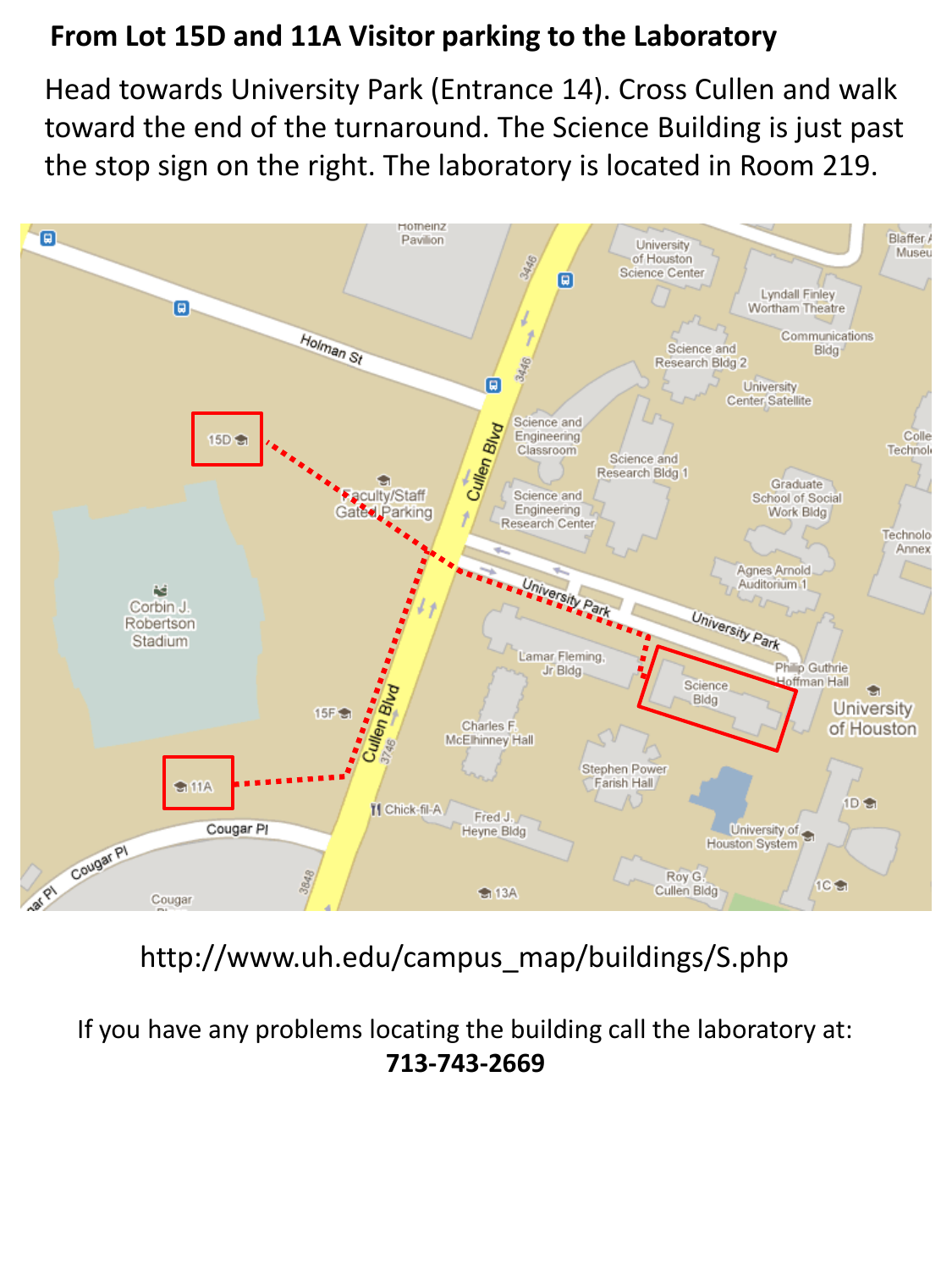## **From Lot 16B Visitor parking to the Laboratory**

Head towards pavillion by the Music building (looks like a park area). Walk through this area and then through the breeze way between the Wortham Theatre and Communications Building. Continue forward and go down the stairs past the University Center Satellite. Turn right at the fork and keep walking until you reach the 'street' Entrance 14/University Park. You should be facing the Science Building, it is a large white building with a green house attached to the far end. Walk across the cross walk and it is the first building on your left. The laboratory is located in Room 219.



If you have any problems locating the building call the laboratory at: **713-743-2669**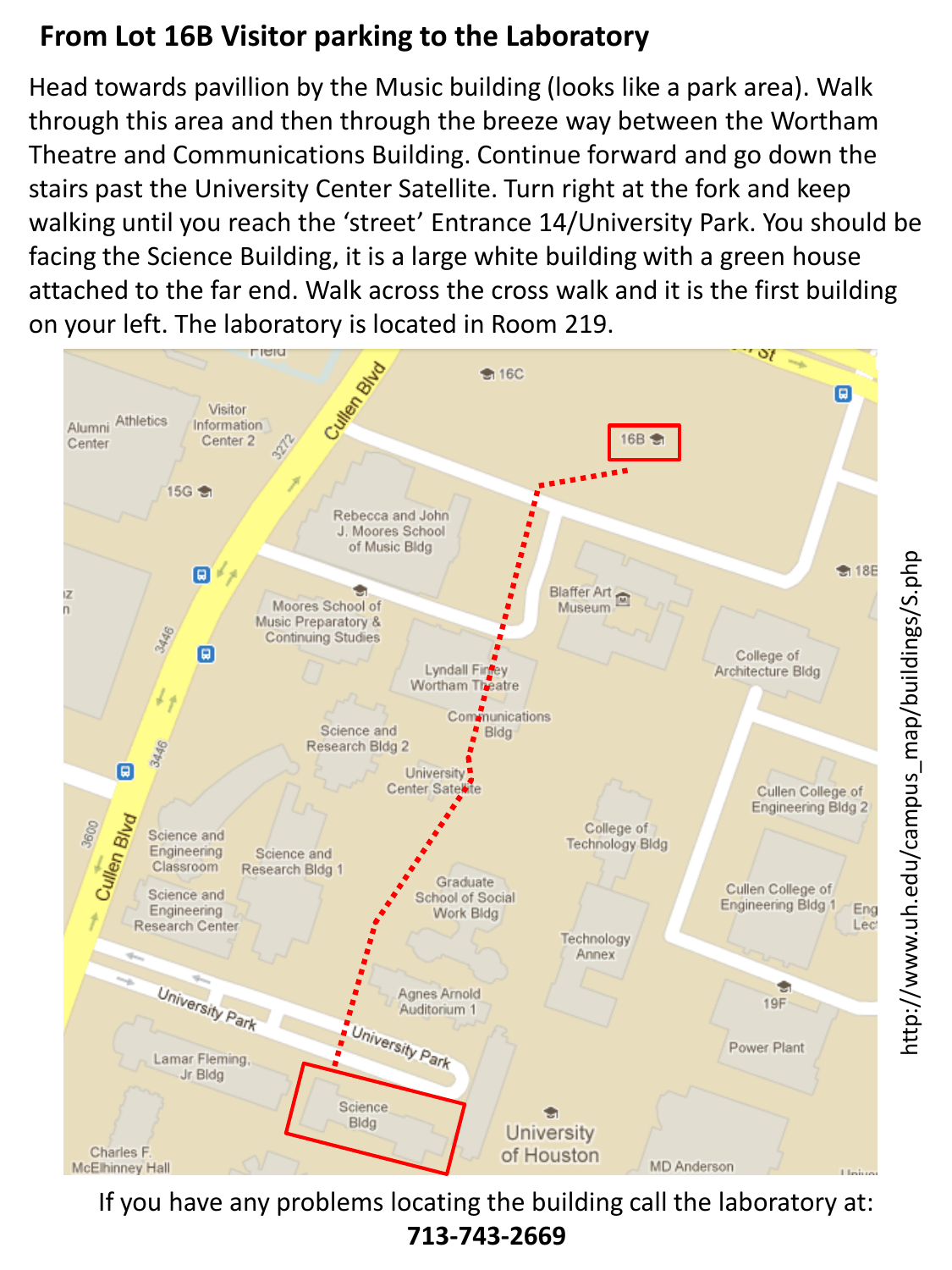#### Student Drop off

If you plan on dropping off your student for the camp, from Cullen turn onto Entrance 14 (University Park). The Science Building is on the right just past the stop sign. The laboratory is located in Room 219.



http://www.uh.edu/campus\_map/buildings/S.php